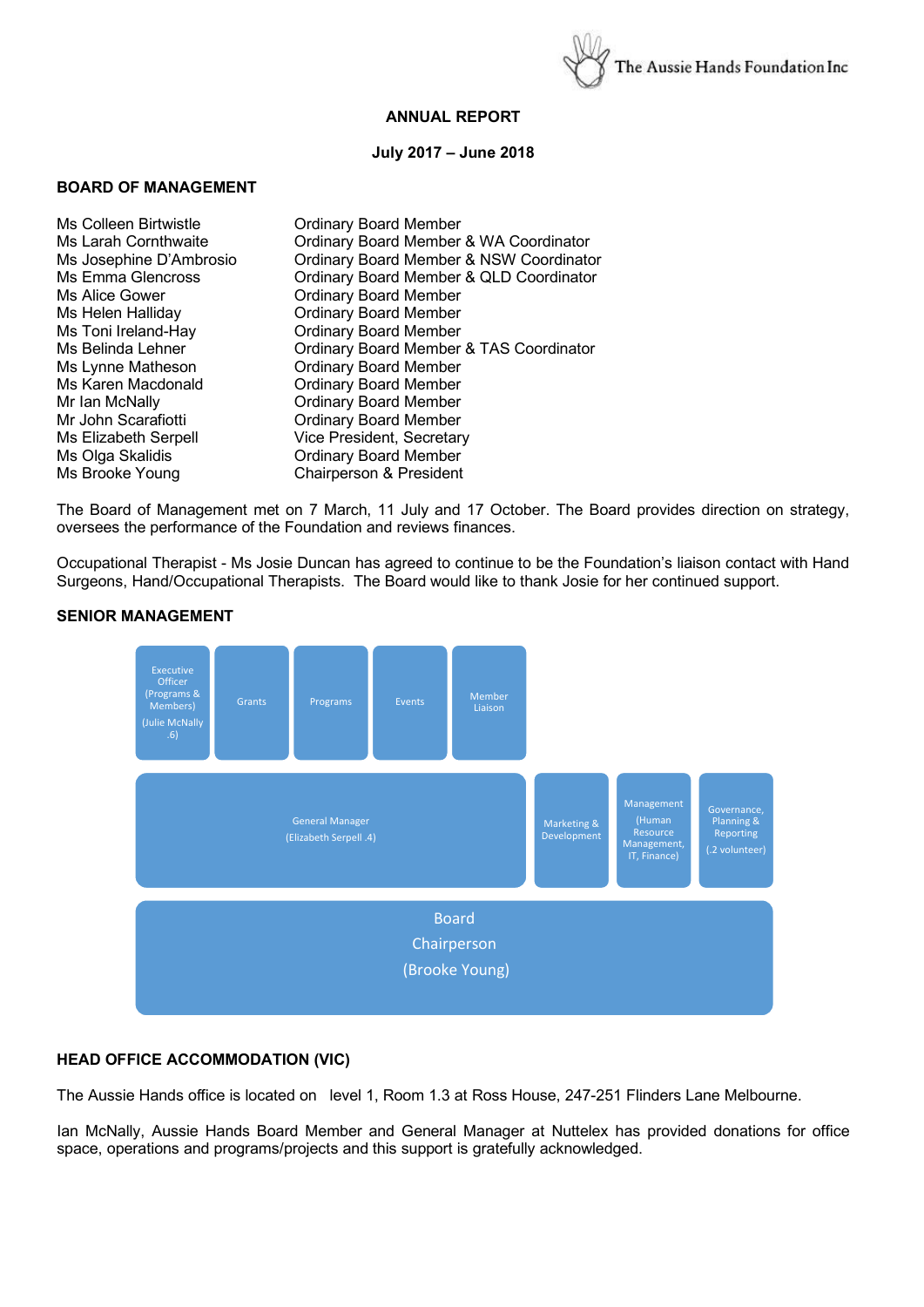## **MEMBERSHIP SUMMARY**



Figure 1 Membership Summary of households who have a child/adult born with a Hand Difference = 164

Figure 2 – Membership Summary by State (including year joined) = 346 households (Summary of Aussie Hands members plus medical/researchers/professionals, donors, board members/volunteers)



Membership grew significantly in 2016 for NSW, QLD, VIC and 2017 for TAS, WA due to 2016 visits/workshops **Note:** As at 30/06/18 TOTAL 660 friends of the Aussie Hands Foundation on the FaceBook closed group.

CiviCRM (customer relationship management online platform) integration into the website is ongoing and is expected to be completed by mid-2019. The purpose of using CiviCRM is to simplify the membership management process by:

- managing memberships directly on the website;
- capturing membership applications directly on the website;
- renewing memberships through the website;
- sending newsletters, reminders to members from the website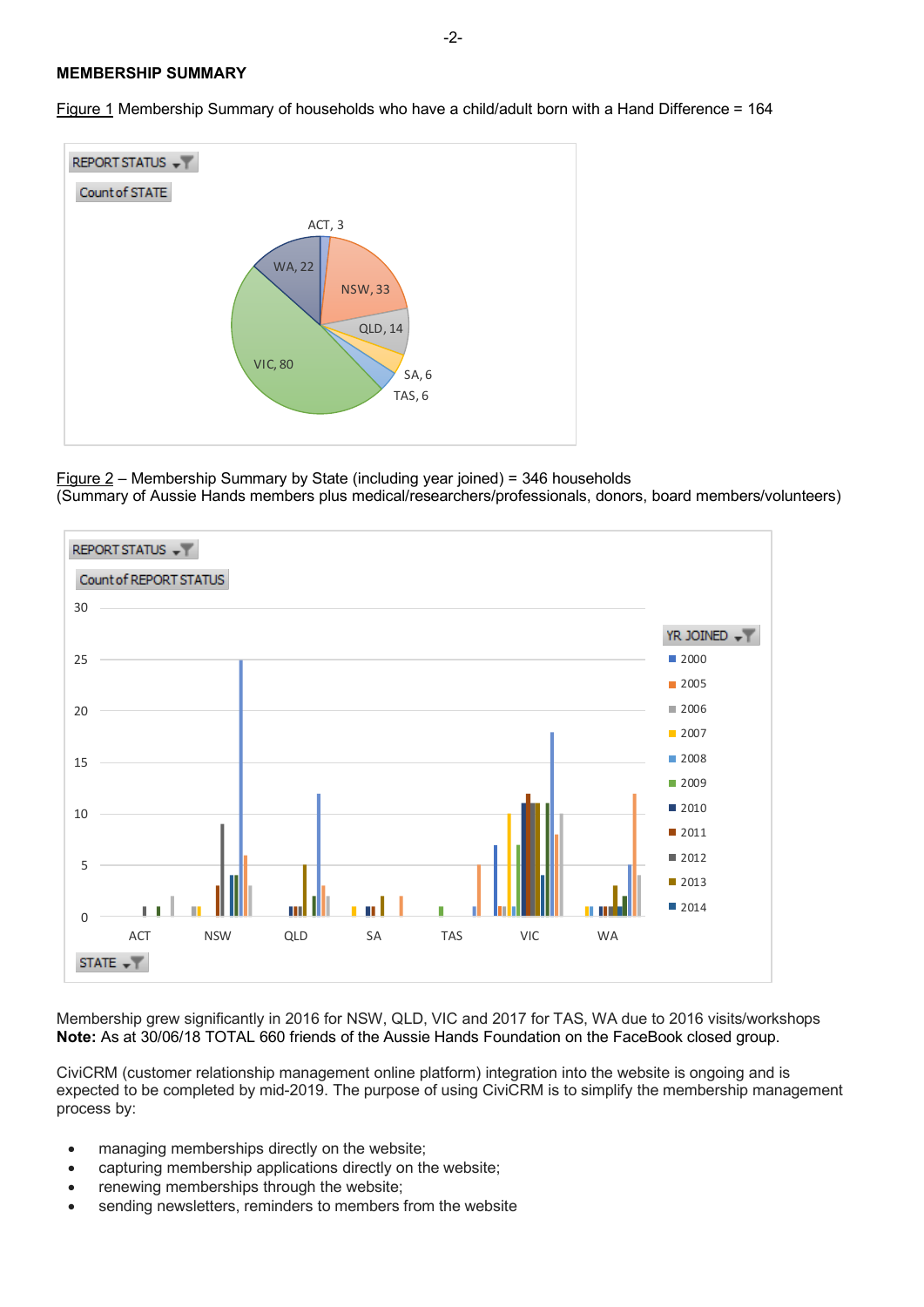Acknowledgement and thanks are given to Edwin Taitz from EzyAccounts who has provided financial services to Aussie Hands from July 2016, and independent Audit from Mathew Simon for the Foundation's Expenditure/Income for the year ending 30 June 2018. Mathew has kindly audited Aussie Hands accounts for the last 5 years.

In summary, for the year ended 30 June 2018: Total income \$ 131,273 Total expenses \$ 133,841 (Surplus/Deficit for the year (\$2,568) Current Assets =  $$99,188$  + Non-current assets totalling  $$ NIL$  = TOTAL ASSETS  $$99,188$ 

The audited report by Mathew Simon (registered CPA No. 9527342) is available on request prior to Board of Management AGM and will be tabled for review and approval.

## **GRANTS & FUNDING**

| Date<br><b>Submitted</b> | <b>Foundation</b>                            | Outcome               | Amount                                      | Project                                                                                    |  |
|--------------------------|----------------------------------------------|-----------------------|---------------------------------------------|--------------------------------------------------------------------------------------------|--|
| 4 July 2017              | <b>ANZ Staff</b><br>Foundation               | Unsuccessful          | \$4,986                                     | Redesign the new<br>members welcome kit                                                    |  |
| 11 July 2017             | Jetstar                                      | Unsuccessful          | \$15,000<br>flights and<br>\$15,000<br>cash | Brains trust conference in<br>Melbourne                                                    |  |
| 28 July 2017             | <b>State Trustees</b>                        | Unsuccessful          | \$9,990                                     | Films and Vic parents<br>workshop                                                          |  |
| 28 February<br>2018      | The Jack Brockhoff<br>Foundation             | Unsuccessful          | \$13,802                                    | VIC Films for website and<br>you tube - children &<br>adults (linking to life<br>timeline) |  |
| 25 April 2018            | Aurizon                                      | Unsuccessful          | \$4,607                                     | WA mentor program -<br>kids activities, parents<br>chat and school talks                   |  |
| 30 April 2018            | <b>NIB Foundation</b>                        | Unsuccessful          | \$51,510                                    | Bulling & resilience<br>building program                                                   |  |
| 11 May 2018              | Calvary<br>Community<br><b>Council Grant</b> | Unsuccessful          | \$4,500                                     | Awareness Raising and 2<br>events in Tassie                                                |  |
| 7 June 2018              | Westpac<br>Foundation                        | Unsuccessful          | \$10,000                                    | Films – children and<br>adults                                                             |  |
| 27 June 2018             | <b>State Trustees</b>                        | Pending<br>(Nov 2018) | \$10,000                                    | Workshops/Programs<br>(VIC)                                                                |  |

### **MAJOR DONORS & SPONSORS**

Acknowledgment and thanks to Aussie Hands ongoing donors/sponsors







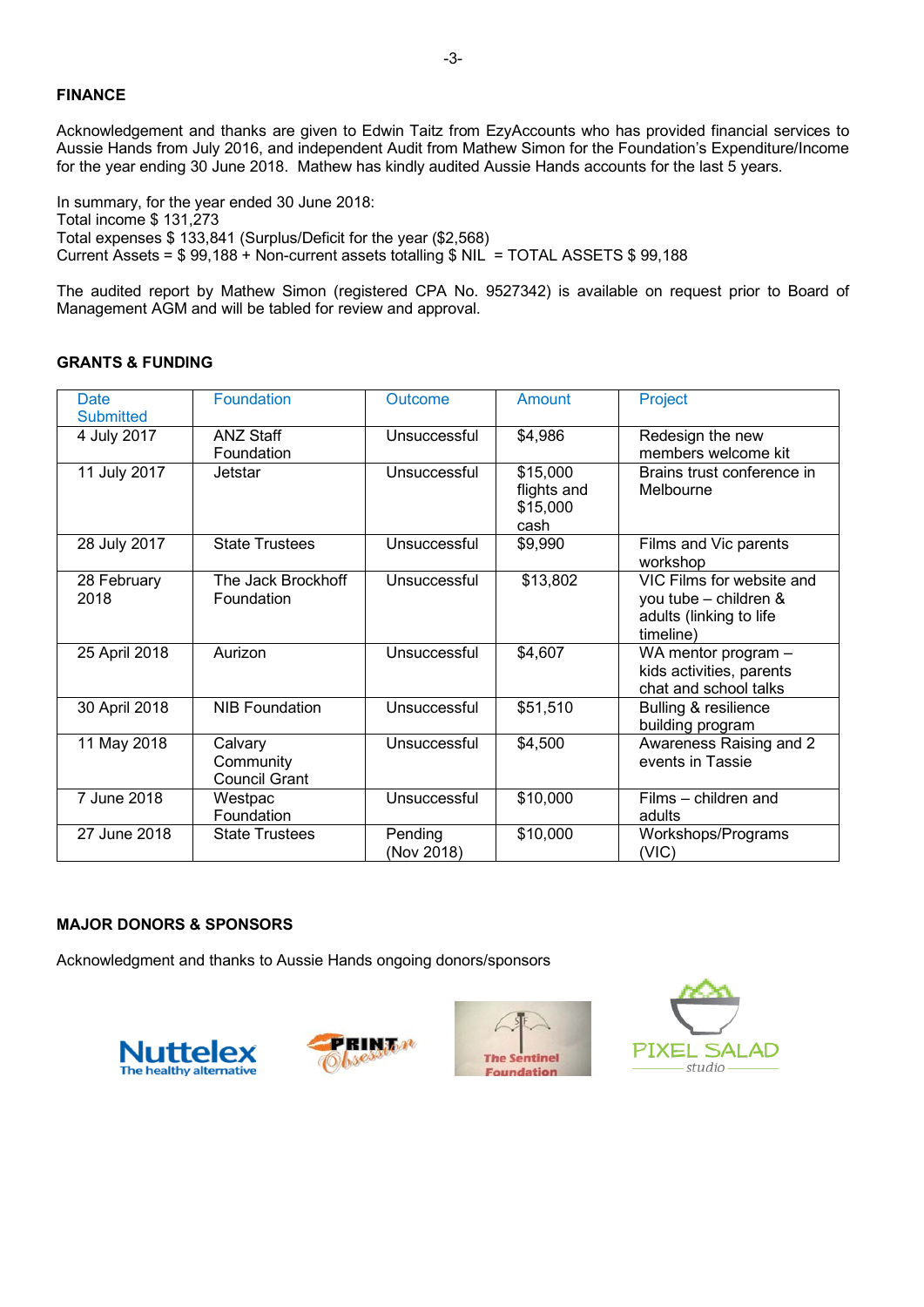### **EVENTS, MEETINGS & ACTIVITES 1 July 2017– 30 June 2018**

The Aussie Hands team organised a program of activities for members. Funding from Telstra Kids Fund (\$1200) supported the Bounce Session in Glen Iris VIC and City of Melbourne Grant (\$5676) supported the "Move and Groove with Aussie Hands" active/mentor group program in 2018. Both of the grants were received in 2016/17 Financial Year.

Special thanks to Emma Glencross (QLD), Larah Cornthwaite WA, Josephine D'Ámbrosio NSW, Belinda Lehner (TAS), Julie McNally VIC & SA, for the time and effort in coordinating activities for members. Each has made an enormous contribution and has directly benefitted members.

From July 2017 to June 2018 the following activities were organised for Aussie Hands members, their families and friends. Efforts have been made to diversify types of activities. For example, Aussie Hands ran a WEBINAR on 'Gadgets, Aids & Books' for the first time in 2018.

- VIC Spring Picnic, Port Melbourne, 10 September 2017
- NSW Sports Clinic, Concord West, 24 September 2017
- QLD Xmas Picnic, Mount Coot-Tha, Sunday 12 November 2017
- NSW School Readiness Program, The Children's Hospital at Westmead, 14 November 2017
- WA North Beach, A Workshop for Parents & Grandparents, 19 November 2017
- TAS Xmas Gathering, Hobart, 26 November 2017
- VIC AGM & Xmas Party, Port Melbourne, 3 December 2017
- NSW Xmas Picnic, Camden, 3 December 2017
- WA Xmas Picnic, Mindarie, 10 December 2017
- VIC Bounce, Glen Iris, 11 February 2018
- TAS Easter Egg Hunt, Hobart, 18 March 2018
- QLD Easter Egg Hunt, Holland Park, 25 March 2018
- SA Easter Egg Hunt, Adelaide, 25 March2018
- NSW Easter Egg Hunt, Concord West, 25 March 2018
- VIC Easter Egg Hunt, Port Melbourne, 25 March 2018
- WA Easter Egg Hunt, Joondalup, 25 March 2018
- VIC Funk 'n' Groove Workshop, North Melbourne, 6 May 2018
- NATIONAL Webinar 'Gadgets, Aids & Books', 16 May 2018
- QLD Gallery of Modern Art Children's Arts Centre Experience, Brisbane, 17 June 2018



Aussie Hands End-of-Year Event, Hobart, TAS, 26 Nov 2017

### **EXTERNAL RELATIONS**

Aussie Hands liaises regularly with the following national organisations by sharing information through various platforms (social media, emails/phone, face to face meetings, courses/training and events/activities)

| The Australian Hand Therapy Association (AHTA) | The Royal Children's Hospital (Melbourne VIC)     |
|------------------------------------------------|---------------------------------------------------|
| <b>HELPING HAND</b>                            | The Women's and Children's Hospital (Adelaide SA) |
| Amputee Association of NSW                     | Perth Children's Hospital (Perth WA)              |
| LIMBS4LIFE                                     | Westmead Hospital for Children (NSW)              |
| Robohand                                       | Sydney's Children Hospital (NSW)                  |
| E-Nable                                        | Lady Cilento Children's Hospital (Brisbane QLD)   |
| <b>PROBONO</b>                                 | Monash Children's Hospital                        |
| Our Community                                  | The Australasian Foundation for Plastic Surgery   |
| Murdoch Children's Research Institute          |                                                   |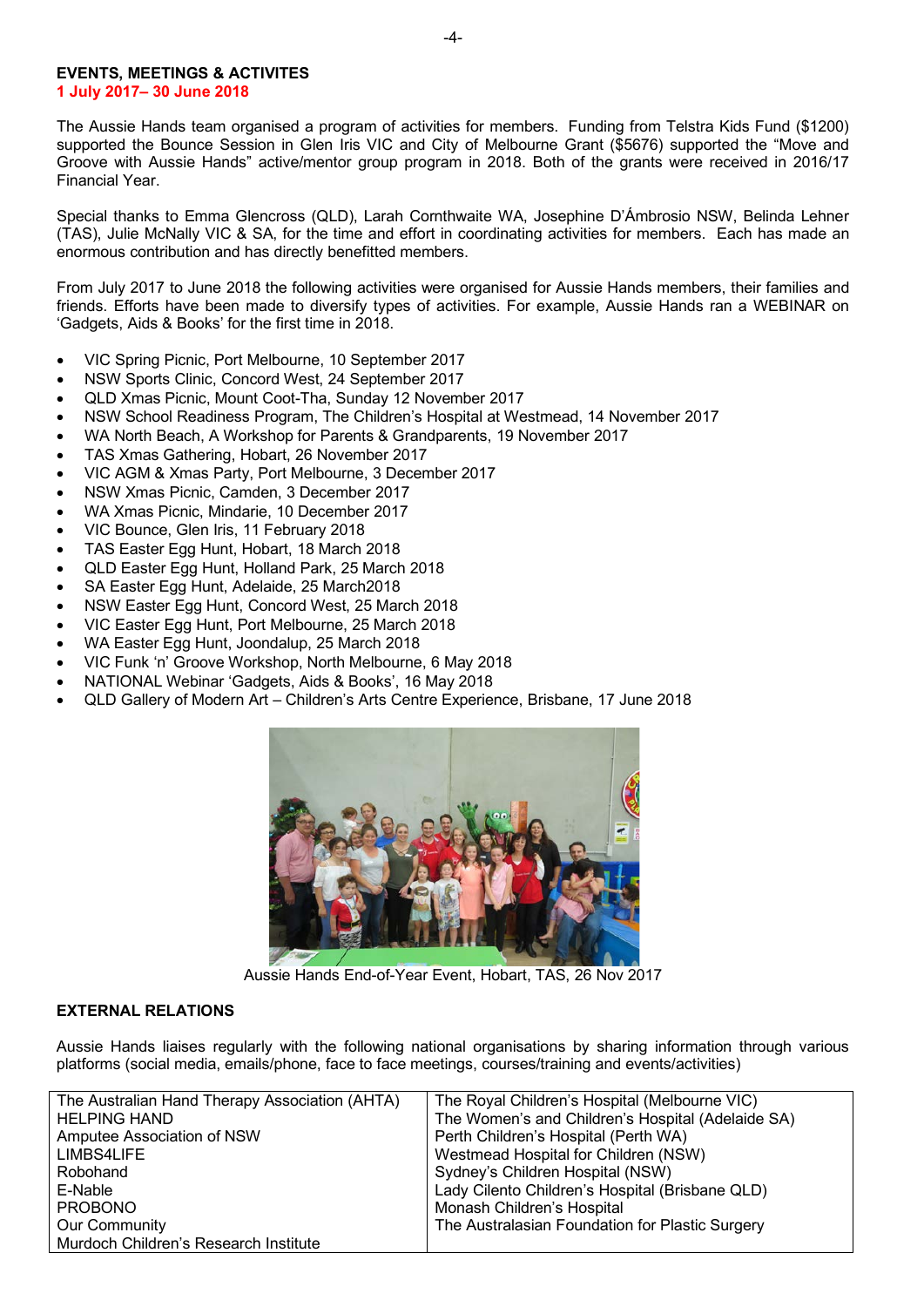## **DATA AUDIT → RESEARCH → ESTABLISHMENT OF THE AUSTRALIAN HAND DIFFERENCE REGISTER**



*AHDR logo developed and designed by Christopher Aspros (Graphic Designer)*

Senior Executive Aussie Hands staff attended quarterly meetings with the AHDR team at MCRI & RCH to monitor the progress of the AHDR.

Following a pilot phase of the AHDR that commenced in September 2017, the formal launch was held on 31st of May 2018 at the Royal Children's Hospital in Melbourne. The AHDR is being expanded nationwide due to additional funding received from the Australasian Foundation for Plastic Surgery. The register will be managed by researchers at the Murdoch Children's Research Institute, located at the Royal Children's Hospital in Melbourne. The Aussie Hands Foundation contribution to the AHDR is made possible by individual donors and by funding from Ian McNally through the Australian Communities Foundation.

A total of \$3250 in donations was received from Aussie Hands members for the AHDR.

The Australian Hand Difference Register aims to:

- find out how many children are born with a hand/arm difference in Australia
- learn more about possible causes and risk factors
- gain information to help plan and gain funding for future support services
- identify possible participants for future research

### **FACEBOOK**

The Aussie Hands FaceBook closed group page and public interface FaceBook pages recruited more friends throughout the course of the year. During 2017-2018, total friends increased to 660 friends compared to 535 total friends in 2017 (totalling 125 new FB friends). A BIG thanks to Julie McNally for regular posts which has provided members additional networking opportunities, the ability to share their inspirational stories and pathway to recruit new Aussie Hands members.

Analytics overview for the Facebook closed group **For period: 1 July 2017 – 30 June 2018**

- 7.4k reactions in total, avg. 14 reactions per post
- 26 shares in total
- 1.4k comments in total, 2 comments per post on average
- 180 photos posted
- 75 videos posted
- 154 links posted
- 90 status updates posted
- 3 events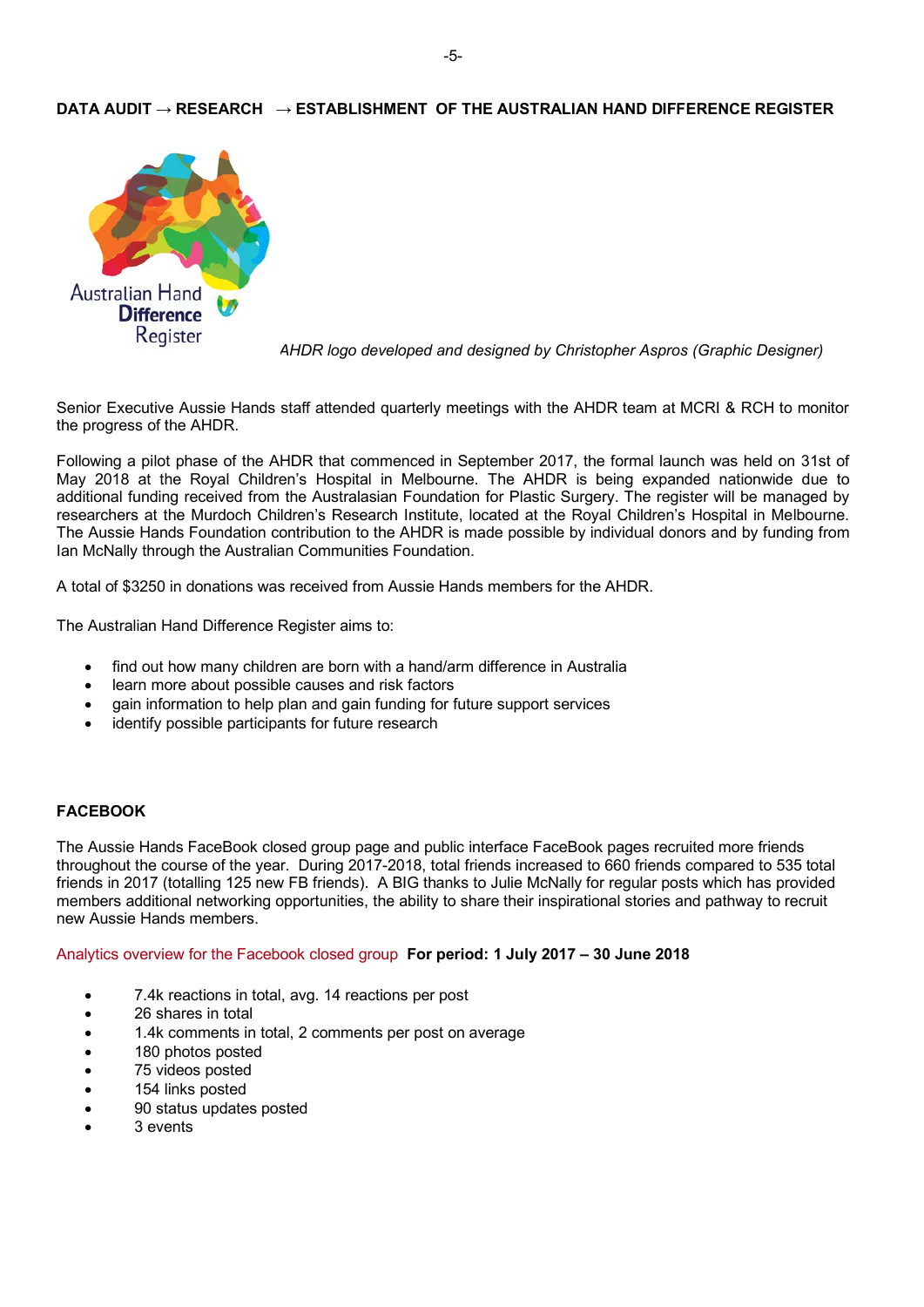#### **WEBSITE**

As a result of increased engagement on Facebook, from 1 Jul 2017 – 30 Jun 2018, an overall decrease in the traffic and time spent on the Aussie Hands website page has been recorded by a percentage breakdown as follows :

- **18.29%** decrease in users (visitors)
- **19.32%** decrease in sessions (visits)
- **5.65%** increase in the number of pages viewed per visit
- **10.77%** increase in avg. time on page (people are spending more time on the website) Almost identical number of new visitors vs returning visitors, compared to the previous period



The majority of the traffic comes from organic (not paid) search and direct traffic (people typing in the address in their browsers). There has been a decrease in referral traffic (coming from an external source), and a minor increase in social traffic (from the facebook group).



The majority of the traffic comes from: (i) Australia (ii) US (iii) South Korea (iv) France (iv) Canada

Within Australia, most of the traffic comes from: (i) Victoria (ii) NSW (iii) QLD (iv) WA (v) SA (vi) ACT (vii) TAS (viii) NT

The top 10 pages with the most traffic are: (i) Homepage (ii) About Us (iii) Stories (iv) Upcoming events (v) Join Us (vi) Learn (vii) Contact us (viii) Dave's story (ix) Meet others with a hand difference (x) Self-care booklet (grooming section)

The Stories has been in the top 5 consistently for the past two years, with over 550 visits per year, therefore, fresh stories will be added to this section.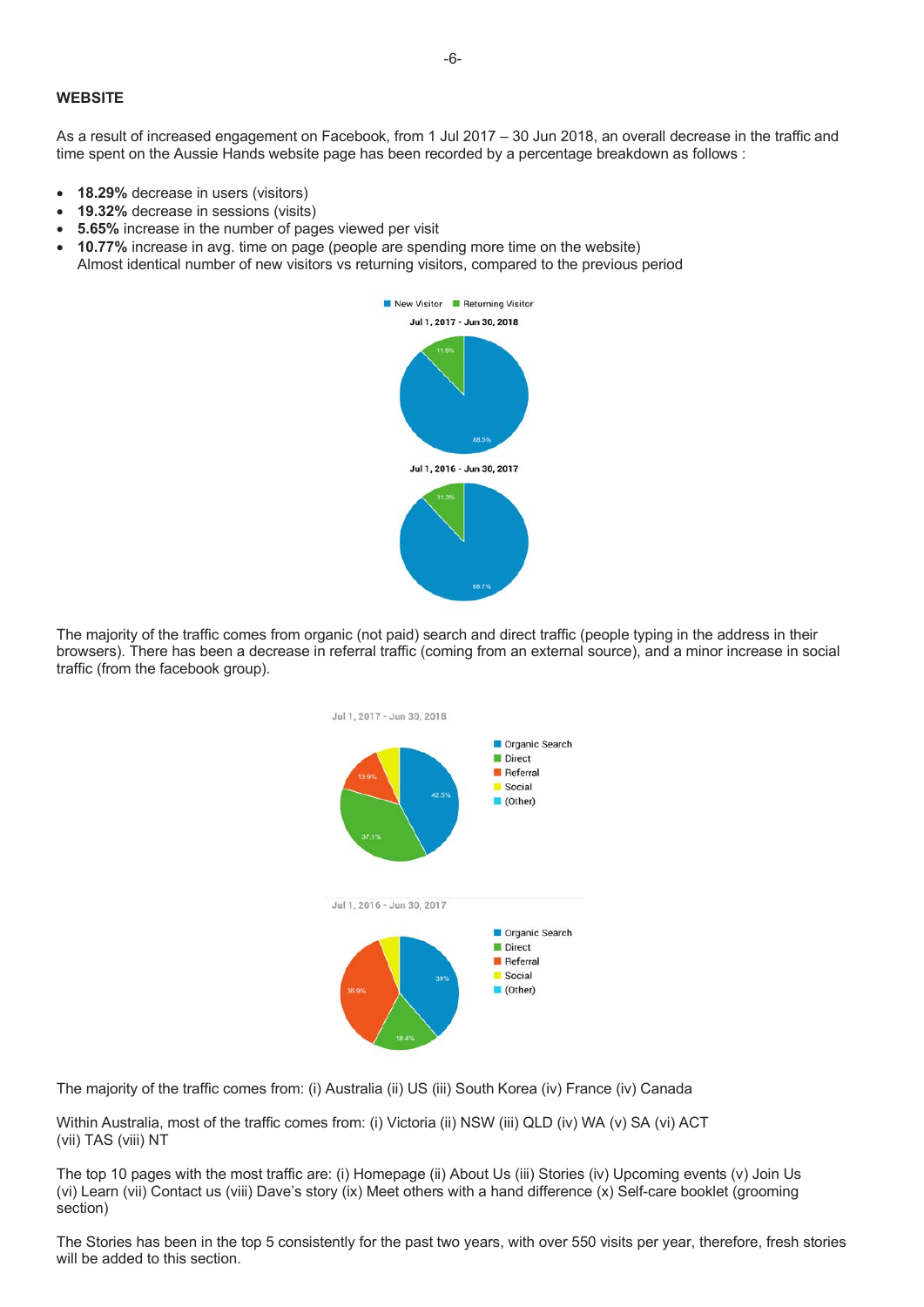## **MEDIA**

PRINT August 2017 VIC & TAS Crosslight, Uniting Church Publication (advertisement pg 4) *Aussie Hands Ethical Investing fundraising with UCA Funds Management* June 2018 VIC Herald Sun (pg 27) *New Database puts kids in Safe Hands*

## VIDEO

September 2017 Jessica Smith – Author, 'Little Miss Jessica Goes to School' *read her storybook at a VIC Spring Event You Tube Video – Produced & Directed by Kim Williams from Elder Flower Creative* October 2017 Julie – You get proud by practicing *You Tube Video Produced & Directed by Michael Serpell*

## **RAISING AWARENESS CAMPAIGN**

September 2017 Information leaflets for hand therapists inserted in the AHTA Conference satchels Australian Hand Therapy Association Conference, Adelaide, SA

## **NOMINATIONS & AWARDS**

October 2017 HESTA Unsung Hero Award 2017 - Nomination to Elizabeth Serpell, Founder Presentation held at the Sofitel in Melbourne

# **PROFESSIONAL DEVELOPMENT** undertaken by Senior Executive team

| Course                                                                                                                                                                                                                                  | Institution                                                    | Date                 | <b>Who</b>           |
|-----------------------------------------------------------------------------------------------------------------------------------------------------------------------------------------------------------------------------------------|----------------------------------------------------------------|----------------------|----------------------|
| Lecture Series: visiting scholar Dan<br>Goodley, Professor of Disability<br>Studies and Education at the<br>University of Sheffield.<br>Free public lecture Critical<br>Dis/ability Studies: Thoughts on an<br>Interdisciplinary Field. | Research for<br><b>Educational Impact</b><br>Deakin University | 21 July 2017         | Julie &<br>Elizabeth |
| First Steps- Parent and Carer<br>Wellbeing (webinar)                                                                                                                                                                                    | <b>Ability First</b>                                           | 20 September<br>2017 | Julie                |
| Email Marketing: 10 Simple Steps<br>to Make Your Supporters Feel<br>Loved (webinar)                                                                                                                                                     | Pro Bono Australia                                             | 4 October 2017       | Elizabeth            |
| Fundraising Academy - Infinity<br>Sponsorship Webinar Series<br>FROM COLD TO SOLD - THE<br><b>SPONSORSHIP SALES</b><br><b>PROCESS</b>                                                                                                   | Infinity Sponsorship                                           | 23 August 2017       | Elizabeth            |
| First Aid and CPR Training                                                                                                                                                                                                              | <b>CPR</b> first AID                                           | 13 December<br>2017  | Julie                |
| Get #social not #sued - Social<br>media and the law for NFPs<br>(webinar)                                                                                                                                                               | Not-for-profit Law                                             | 26 April 2018        | Karen                |